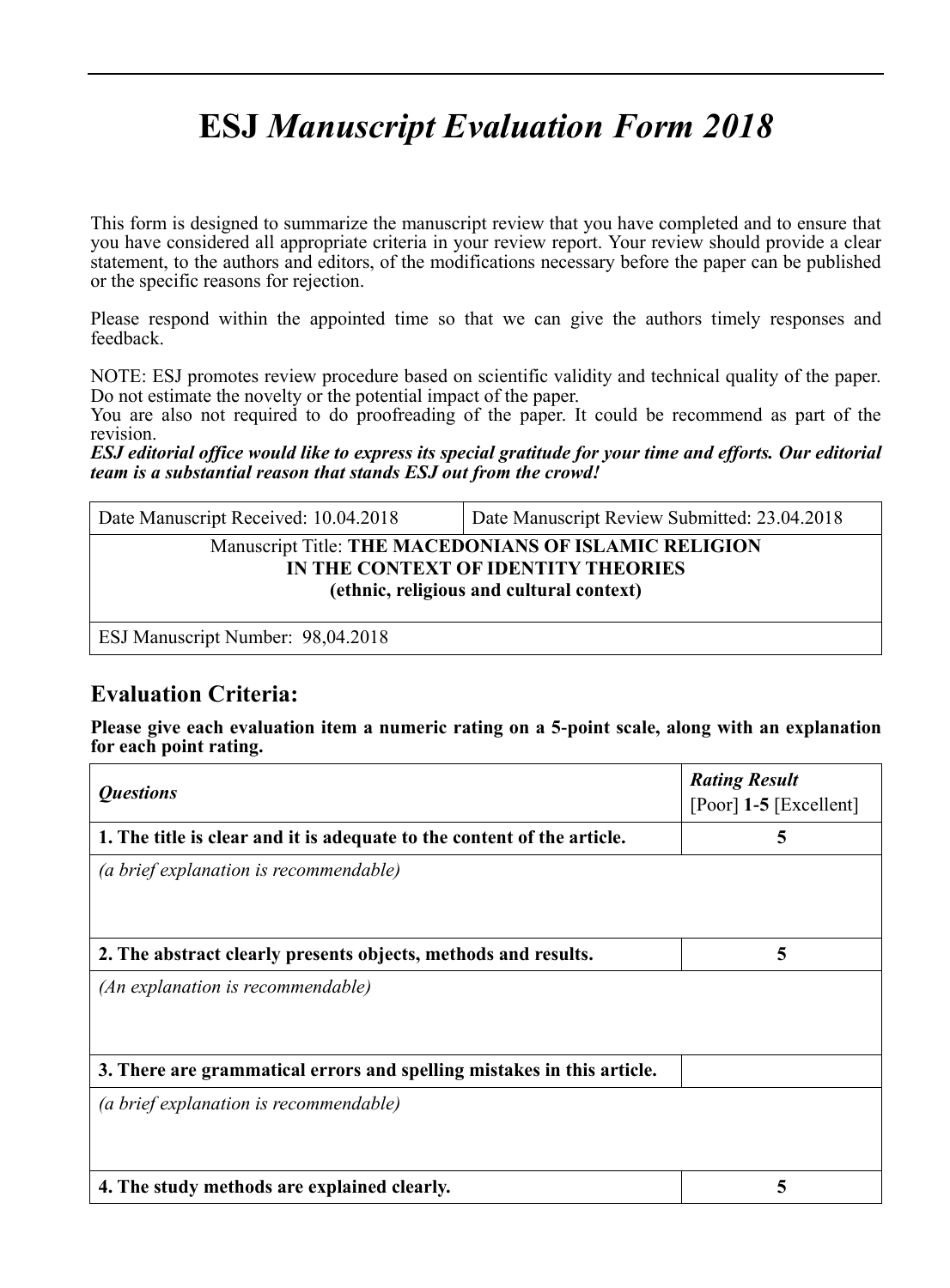| (An explanation is recommendable)<br>The study methods are adequate for the essay.                                                                                                                                                              |     |
|-------------------------------------------------------------------------------------------------------------------------------------------------------------------------------------------------------------------------------------------------|-----|
| 5. The body of the paper is clear and does not contain errors.                                                                                                                                                                                  | 4,5 |
| (An explanation is recommendable)<br>I marked errors in the text                                                                                                                                                                                |     |
| 6. The conclusions or summary are accurate and supported by the<br>content.                                                                                                                                                                     | 5   |
| (An explanation is recommendable)<br>The conclusions is very good                                                                                                                                                                               |     |
| 7. The references are comprehensive and according to the APA<br>citation style.                                                                                                                                                                 |     |
| (All the sources in the list of references are cited in the content and vice<br>versa)                                                                                                                                                          | 4   |
| There is lack in the references: the monograph of A.D.Smith from 2004,<br>which is cited in the body of the article, but not in the references.                                                                                                 |     |
| (a brief explanation is recommendable)                                                                                                                                                                                                          |     |
| There is error in the references, in second position: Anderson Benedict (2006, it should be write<br>from the new line. There is error on page 8th, in the footnote number 6: (Mirjana Mirchevska,<br>2011). It should be: (Mirchevska, 20011). |     |

#### **Overall Recommendation** (mark an X with your recommendation):

| Accepted, no revision needed               |  |
|--------------------------------------------|--|
| Accepted, minor revisions needed           |  |
| Return for major revision and resubmission |  |
| Reject                                     |  |

## **Comments and Suggestions to the Author(s):**

**The article is very interesting and important. The author of the article presented rare perspective on the issue, but in the Introduction an understanding of the term Macedonians and Slavonic nation (page 2) is completely unclear (see my commentary on the page 2 in the body of the text). The disadvantage of the article is lack of broader illustration of the identity question in the Ottoman Macedonia. In 19th century Ottoman Macedonia people who defined as Macedonians of islamic religion were a significant part of these territory. I recomend the first issue of** *Colloquia Humanistica* **(2012), the text of a conversation recorded in Ladino, entitled**  *Las fronteras de Macedonia la konversasion de Geortche Petrov (1864/5–1921) kon Teodor Herzl (1860–1904) eskrita in ladino* **1 (2012). I recomend either as a context of the problem disussed in the essey a research and chapter prepared for the monograph** *Macedonia: Land, Region, Borderland* **(2013) by Rigels Halili (***Macedonians in Albania – from ethnic group to national minority***).**